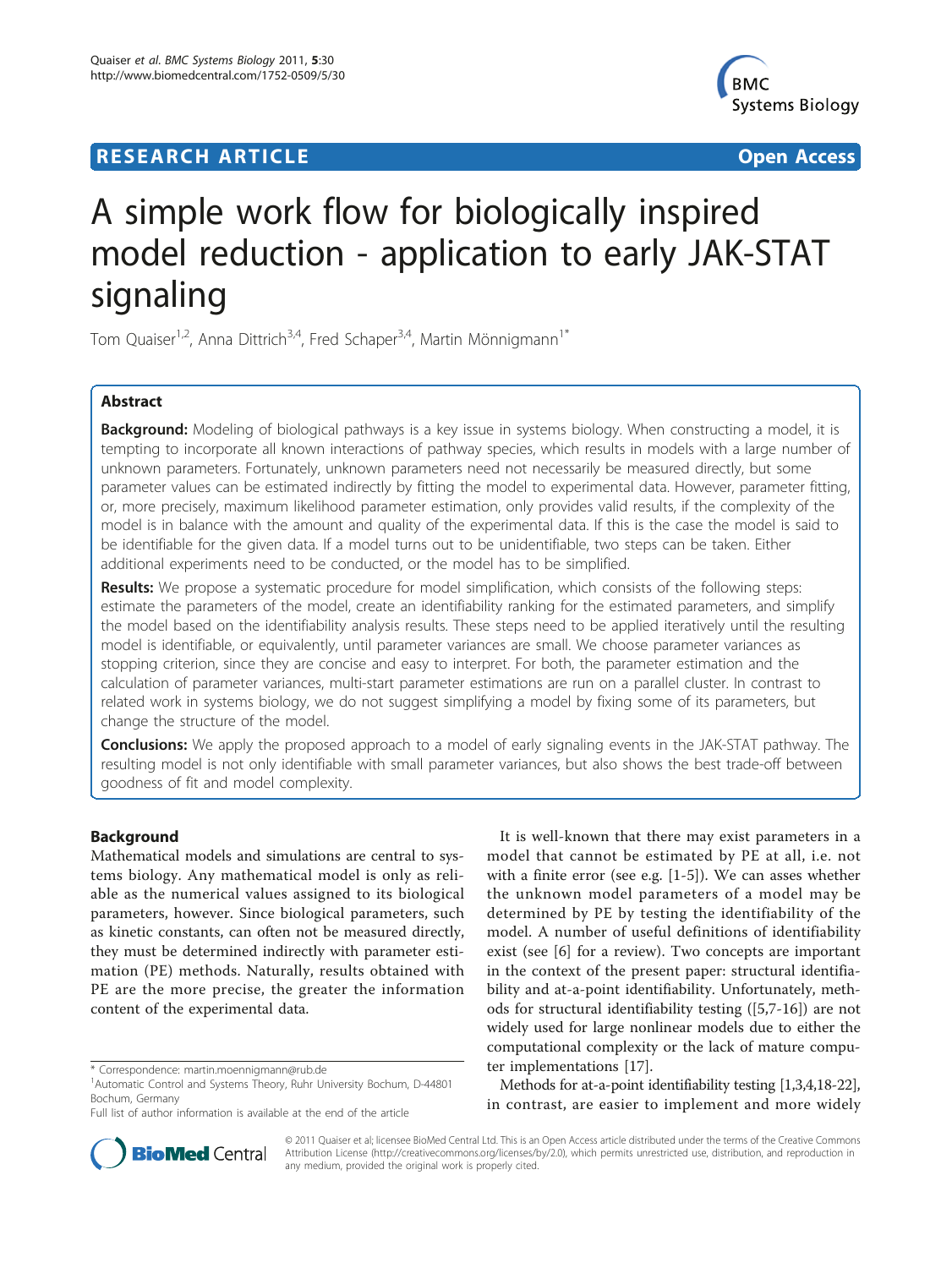applicable. Due to their size and nonlinearity, the models treated in the present paper are analyzed with methods for at-a-point identifiability. In the remainder of this article the term identifiability therefore refers to at-a-point identifiability (see Methods section for a definition). We use the eigenvalue method for identifiability testing, because it proved to be computationally efficient and precise in a recent comparison to other methods [[2](#page-12-0)].

If a mathematical model turns out not to be identifiable for the accessible experimental data, we may attempt to replace it by a simplified one. Many methods for model reduction of nonlinear models exist. These include but are not limited to techniques based on detecting and decomposing different time-scales [\[23-25](#page-12-0)], sensitivity analysis [[21](#page-12-0),[26,27\]](#page-12-0) and balanced truncation [[28-30\]](#page-12-0). In this contribution our aim is to find an identifiable model. Therefore we propose an identifiability based approach for model reduction. Our iterative approach is not fully automated, but depends on a biologically skilled modeler. Even though the modeler is guided by the proposed approach, he remains in control of the simplification throughout the entire procedure. The work flow proceeds by the following steps: 1) parameter estimation, 2) ranking estimated parameters according to their identifiability, 3) calculating parameter variances, and 4) simplifying those parts of the model that contain the least identifiable parameters. These steps are iterated until an identifiable model results. In the presented case study typical simplifications in step 4) amount to lumping and neglecting reactions that do not affect any model output. We stress that we do not enforce identifiability by merely fixing unidentifiable parameters to values that result in good fits. While parameter fixing helps investigating which parameters could be estimated within the set of unknown parameters [[3,31](#page-12-0)-[34\]](#page-12-0), the resulting parameter values must be considered with great care. After all, the values of the fixed unidentifiable parameters remain to be unknowns in these models. In fact, the unidentifiability of these parameters implies infinite error bars have to be assigned to them. Parameter estimation with random number based optimization algorithms can be particularly misleading in this context. These algorithms often suggest there exists an optimization result, even if the PE did not converge to a solution that fulfills optimality criteria. The convergence properties of gradient based optimization methods are, in contrast, closely linked to identifiability. Briefly speaking, convergence of gradient based methods is usually tested by checking first order optimality conditions, which are a necessary condition for local optimality of the least squares parameter estimation to Gaussian approximation and, in turn, a necessary condition for local identifiability of the model (see [\[2,35](#page-12-0)] and Methods).

The proposed model simplification work flow is applied to a model of Janus kinase (JAK) and signal transducer and activator of transcription (STAT) signaling, which is based on the model by Yamada et al. [\[36](#page-12-0)]. The JAK-STAT pathway is of biological importance because it is involved in several key cellular processes such as inflammation, cellular proliferation, differentiation and apoptosis.

We do not use the full JAK-STAT model proposed by Yamada et al. [[36\]](#page-12-0), since even when all species can be measured noise-free and at high frequency, the full model is by far too detailed [[2\]](#page-12-0). This problem would be even more pronounced if realistic experimental conditions were assumed. Instead of the original JAK-STAT model we use a truncated model that focuses on the early signaling phase (first 15 minutes) of the JAK-STAT signaling pathway before transcriptional feedback occurs.

We apply the proposed iterative work flow to the JAK-STAT model until eventually an identifiable model results. After each iteration step the unknown parameters of the resulting new model are determined by maximum likelihood estimation using simulated data. Consequently, the work flow is applicable in silico, i.e. the proposed identifiability analysis may be carried out based on experimental data, but it may also be applied prior to any laboratory measurements. If no experimental data are available, it is important to still incorporate realistic assumptions on which biological quantities could in principle be measured, as well as on which measurement error must be expected. These assumptions on the availability and precision of data are crucial, since they heavily influence identifiability properties.

The proposed work flow extends our earlier work [\[2](#page-12-0)], where we assumed that all state variables of the model can be measured to arbitrary precision. For the purpose of the present paper it is important to incorporate stricter assumptions on measurability, sampling rates, and error bars. Moreover, the identifiability criterion used in [[2](#page-12-0)] arguably is difficult to interpret. Here we use a variance based criterion that is both concise and easy to interpret. Finally, the work flow proposed here improves upon the identifiability method used in [[2](#page-12-0)] in that it is iterative and uses multi-start parameter estimation to mitigate the problem of convergence to local minima in non convex least squares optimization.

## Methods

The first part of this section focuses on the description of the JAK-STAT model. After introducing the general system class, the particular JAK-STAT model used throughout the paper is discussed. The second part of the section introduces the proposed model simplification workflow and its building blocks.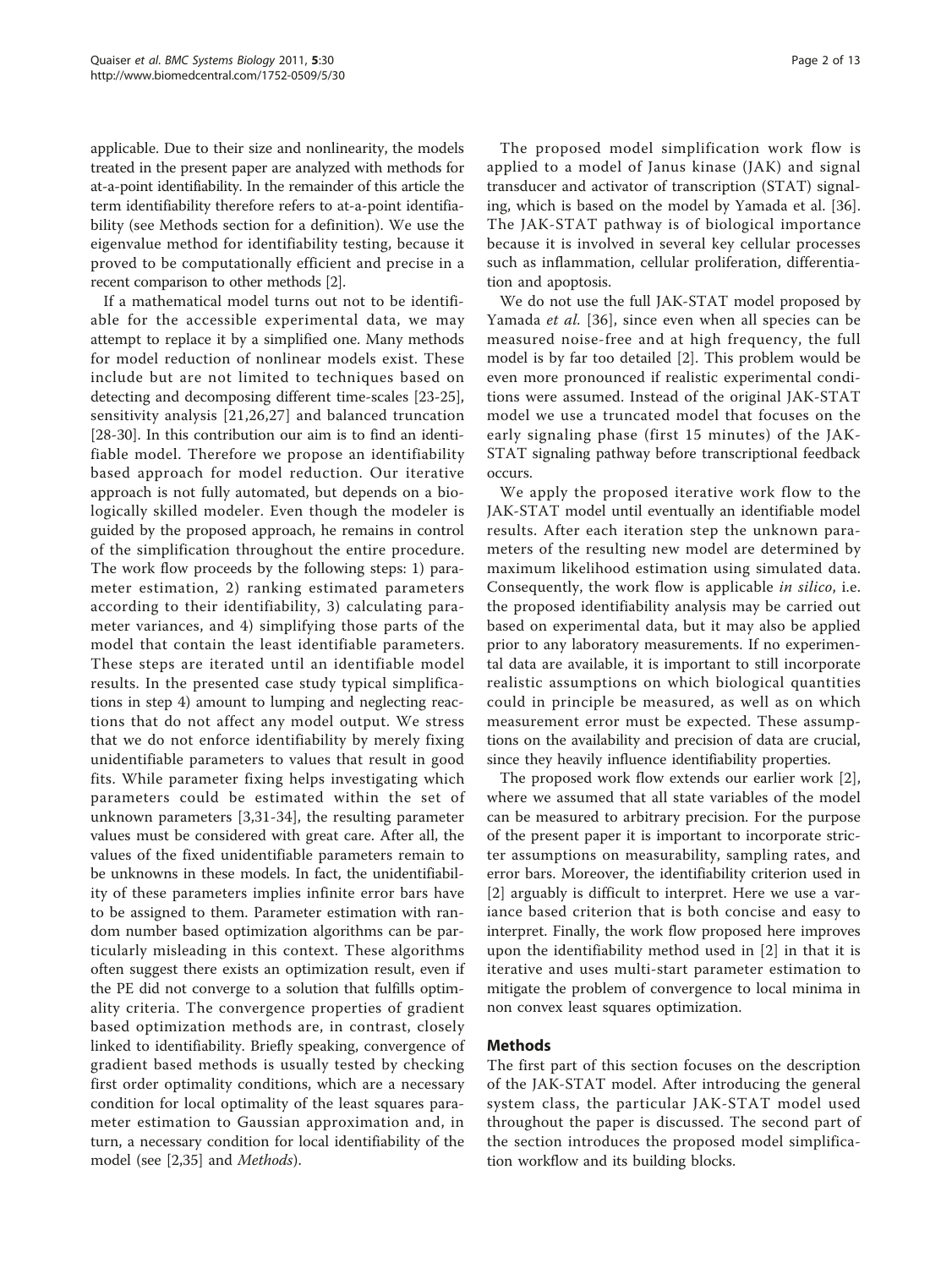#### Modeling

#### System class

We consider mathematical models M of the form

$$
\dot{x}(t) = f(x(t), p, u(t)), \quad x(0) = x_0 \n y(t) = h(x(t), p, u(t)),
$$
\n(1)

where  $x \in \mathbb{R}^{n_x}$ ,  $p \in \mathbb{R}^{n_p}$ ,  $u \in \mathbb{R}^{n_u}$  and  $y \in \mathbb{R}^{n_y}$ 

denote state variables, parameters, inputs and outputs, respectively. The functions  $f$  and  $h$  are assumed to be smooth. One component  $p_i$  of the parameter vector  $p$ corresponds to one biological parameter such as a kinetic constant. In our example the initial conditions are known. Note that this might not always be the case. The proposed approach can easily be extended to systems with estimated initial conditions (see Additional file [1](#page-11-0) supplementary text 1).

We stress that it is important to distinguish state variables  $x$  from output variables  $y$ . In a simulation, all state variables  $x$  can be determined to practically arbitrary precision and recorded at arbitrary sampling rates. In a laboratory experiment, in contrast, many state variables can usually not be measured at all, or not within any relevant precision. Moreover, some state variables can often not be measured separately from others, but only as a sum or, more generally, linear or nonlinear combination. The output variables  $y$  are introduced to distinguish those quantities that could in principle be measured in a laboratory from the state variables. In terms of the output values y, a laboratory or computer experiment results in values at successive points  $0 = t_0 < t_1 < \cdots < t_{n_t}$  in time

$$
\gamma(t_i), \quad \tilde{\gamma}(t_i) \quad i = 1, \dots, n_t,\tag{2}
$$

where  $y(t)$  and  $\tilde{y}(t)$  denote simulated output data and experimental data, respectively. Up to measurement noise the outcomes of both a real and a simulated experiment are uniquely determined by the initial conditions  $x(0) = x_0$  and the values of the inputs  $u(t)$ from  $t = 0$  to the final time  $t = t_{n_t}$ . Input functions u (*t*),  $t \in [0, t_{n}]$  also have to be chosen with care, since computer simulations can be run for a much larger class of functions  $u(t)$  than can be realized experimentally. Both the choice of  $u(t)$  and y are discussed in detail below.

We use a variable order, variable step size, backward differentiation formula based numerical integrator (DDASPK [\[37\]](#page-12-0)) to obtain the solution of equation (1). The derivatives of the state variables with respect to the parameters are calculated by adding so called sensitivity equations to equation (1) and integrating the extended equations system (e.g. see [[38](#page-12-0)]).

We focus on the events that occur in the JAK-STAT pathway during the first 15 minutes after receptor activation. This assumption results in a considerable simplification, since transcriptional feedback and protein synthesis need not be modeled. The model of the JAK-STAT pathway published by Yamada et al. [[36](#page-12-0)] serves as a reference in the present work. Figure [1](#page-3-0) sketches those parts of the model published by Yamada et al. [[36\]](#page-12-0) that are needed to describe the first 15 minutes after receptor activation. Its signaling steps can briefly be described as follows. In the first step, the receptor (R) associates with JAK to form the R\_JAK complex. Binding of interferon- $\gamma$  (IFN) to R\_JAK creates the receptor complex IFN\_R\_JAK, which is able to dimerize. JAK may phosphorylate the dimerized receptor complex, and, as a consequence, the active receptor complex (IFN\_R\_JAKPhos\_2) is formed. Either SH2 domaincontaining tyrosine phosphatase 2 (SHP2) or cytoplasmic STAT1 (STAT1c) can bind to this complex. In the first case, the receptor complex is deactivated. In the latter case, the activated receptor phosphorylates STAT1c, a prerequisite to STAT1c dimerization. The remaining parts of the model describe how STAT1c can be dephosphorylated by the cytoplasmic phosphatase PPX, and how STAT1c monomers and dimers can be converted into each other.

#### Choice of input function  $u(t)$  and outputs  $y_i$

As pointed out above, input functions  $u(t)$ ,  $t \in [0, t_{n}]$ and output variables  $y_i$  have to be chosen with care, whenever simulations are supposed to mimic conditions of realistic laboratory experiments. We choose an input function  $u(t)$  that represents a pulse stimulation with IFN,

$$
u(t) = IFN(t) = \begin{cases} 1, \text{if } t \le 7 \text{ min} \\ 0, \text{else,} \end{cases}
$$
 (3)

where IFN is assumed to be removed completely from the medium in a washing step at time  $t = 7$  min. Throughout the paper we consider the outputs  $y_1,...,y_4$ illustrated in Figure [2](#page-3-0). Since it is reasonable to assume that these outputs could be measured every minute in a laboratory experiment, we record their simulated values at times  $t = 0$  min,..., 15 min and discard all other simulated values. The outputs  $y_1,...,y_4$  correspond to the following quantities: the sum of the concentrations of all phosphorylated STAT1 molecules regardless of their binding or dimerization status  $(y_1)$ ; the concentration of all activated JAK molecules regardless of their binding status  $(y_2)$ ; the concentration of all STAT1 dimers regardless of their binding and phosphorylation status  $(y_3)$ ; and the concentration of all STAT1 monomers regardless of their binding or phosphorylation status  $(y_4)$ .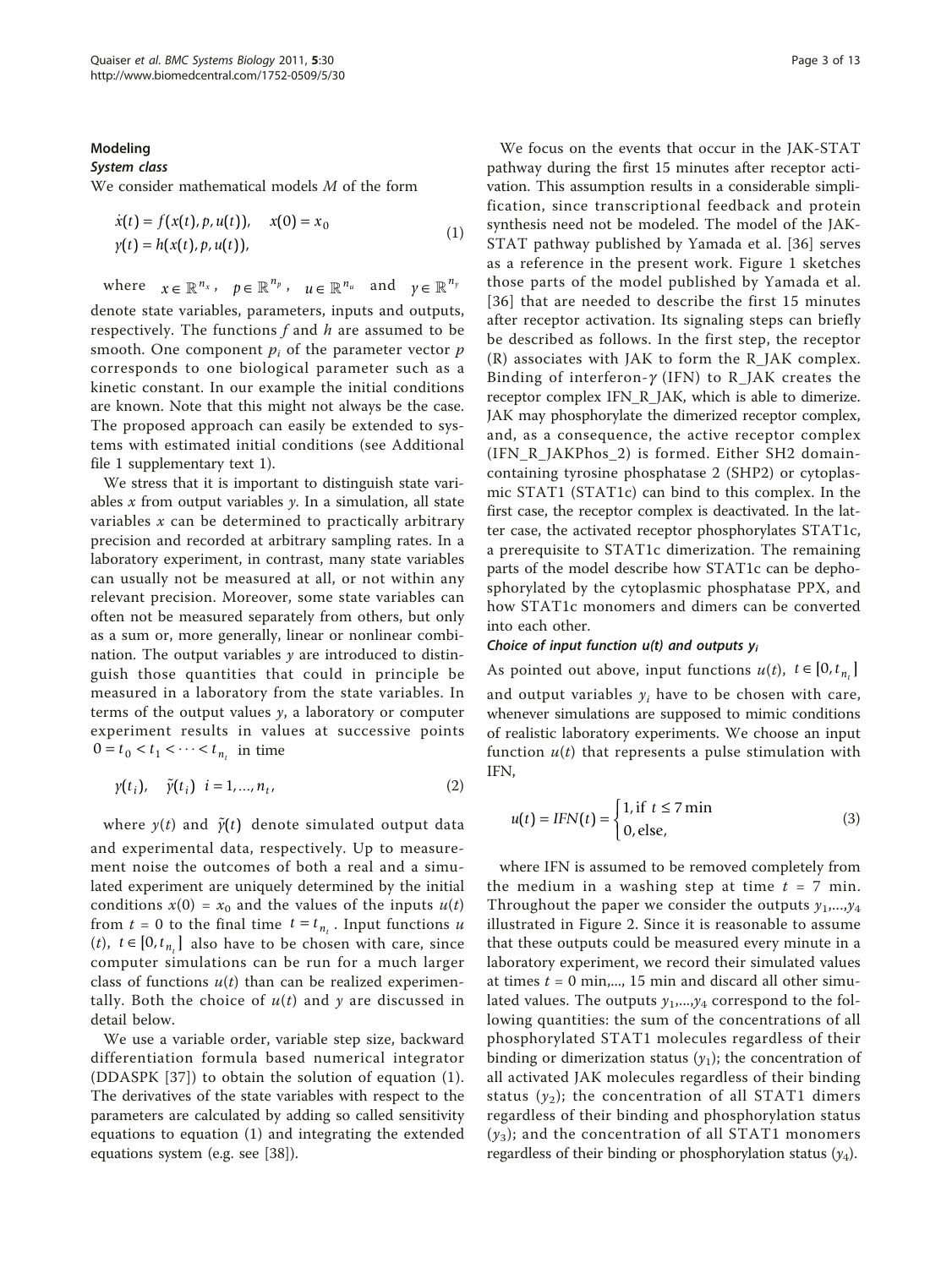<span id="page-3-0"></span>

By choosing the output  $y_1$  as defined in Figure 2 we implicitly assume that phosphorylated STAT1 molecules can experimentally be distinguished from unphosphorylated ones. Similarly, measuring  $y_2$  requires distinguishing phosphorylated JAK molecules from unphosphorylated ones. We assume the necessary measurements can be accomplished by western blotting with phospho-specific antibodies. Furthermore, output  $y_3$  requires distinguishing dimeric from monomeric STAT1 species. This can be accomplished, if we assume that native SDS-gels, which separate dimers from monomers, are used for Western blot measurements. Finally, we assume that relative phosphorylated JAK and phosphorylated STAT1 concentrations from Western blot measurements can be converted into absolute concentrations by immunoprecipitating the phosphorylated protein with phospho-specific antibodies and parallel Western blotting of a calibrator protein (recombinant JAK or STAT1) with known concentration.

Since Western blot experiments are known to have large standard deviations, we choose a standard deviation of 20% [[31](#page-12-0)]. The choice of experimental noise is critical for the results of any analysis of the parameter variance, since larger measurement noise leads to larger parameter variance.

We stress again that all values  $y_i(t_i)$  are simulated values throughout the paper. As pointed out above, however, it is crucial to choose outputs, inputs, and the sampling time which mimic real experimental conditions.

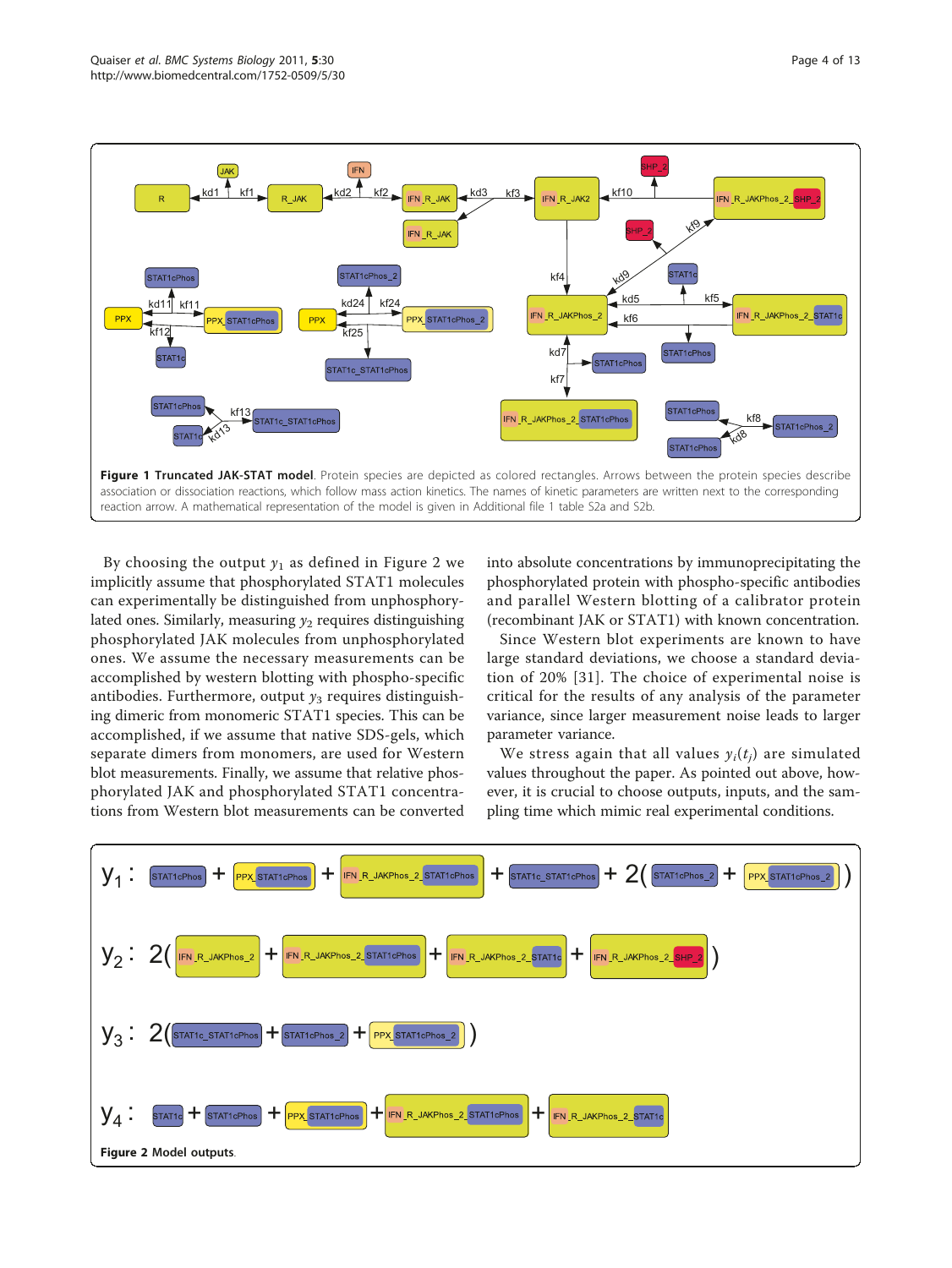#### Model simplification work flow

The model simplification work flow combines delocalized parameter estimation, identifiability testing, variance analysis, and goodness of fit testing. We describe these building blocks first. Note that the work flow can either be started with simulated data from a reference model or with real data.

#### Parameter estimation

Assuming normally distributed and independent observational noise, the solution of the optimization problem

$$
\hat{p} = \underset{p}{\arg\min} \chi^2(p), \text{ where} \tag{4}
$$

$$
\chi^{2}(p) = \sum_{i=1}^{n_{y}} \sum_{j=1}^{n_{t}} \left( \frac{\tilde{\gamma}_{i}(t_{j}) - \gamma_{i}(t_{j}, p, x_{0})}{\sigma_{ij}} \right)^{2}, \qquad (5)
$$

results in the maximum likelihood estimate (MLE) of p, where  $\sigma_{ii}$  denotes the standard deviation of data point  $\tilde{\gamma}_i(t_i)$ . The MLE is calculated numerically with the gradient-based sequential quadratic programming software NPSOL5.0 [[39\]](#page-12-0). Since gradient-based solvers for nonlinear problems are attracted by local optima, results strongly depend on starting values. We solve the optimization problem for many starting values on a parallel computing cluster to mitigate this well-known problem. Starting values are sampled with Latin Hypercube Sampling (LHS) [[40\]](#page-12-0) (see Additional file [1](#page-11-0) supplementary text 2) for an efficient coverage of the sampled space. We will refer to this delocalized parameter estimation approach as multi-start estimation for short.

#### **Identifiability**

The parameter  $p_k$  of the model (1) is called globally (locally) structurally identifiable, if for any admissible input  $u(t)$ , p' and p" (p" from some neighborhood of p'), the equality  $y(p', u) = y(p'', u)$  implies  $p'_k = p_k^*$ . Global (local) at-a-point identifiability is defined analogously for a fixed reference parameter  $p'$ . In the remainder of the article the term identifiability refers to at-a-point local identifiability.

It can be shown that identifiability of a model implies uniqueness of the minimizer  $\hat{p}$  of (4) [\[4,35](#page-12-0)]. Conversely, a model is not identifiable if  $\hat{p}$  minimizes (4) and there exists a  $\tilde{p} \neq \hat{p}$  such that  $\chi^2(\tilde{p}) = \chi^2(\hat{p})$ . We can locally test if such a  $\hat{p}$  exists by analyzing the neighborhood of a minimum  $\hat{p}$  of (4) using the quadratic approximation of  $\chi^2$ 

$$
\chi^2(\hat{p}) \approx \frac{1}{2} \Delta p^T H \Delta p,
$$

where  $\Delta p = \hat{p} - \tilde{p}$  and *H* is the Hessian matrix of (5). In Gaussian approximation the components of  $H$  read

Page 5 of 13

$$
H_{kl} = \sum_{i=1}^{n_y} \sum_{j=1}^{n_t} \frac{\partial y_i(t_j, p, x_0)}{\partial p_k} \frac{1}{\sigma_{ij}^2} \frac{\partial y_i(t_j, p, x_0)}{\partial p_l}
$$
  
=  $(S^T W S)_{kl}$ , (6)

where *W* is the inverse of the measurement variance matrix. For any fixed  $\epsilon_{\gamma^2}$  the inequality  $\Delta p^T H \Delta p \le \epsilon_{\gamma^2}$ describes an ellipsoid that approximates the  $\epsilon$ -uncertainty region around  $\hat{p}$ . The axes of this ellipsoid coincide with the eigenvectors  $u_i$  of H. The length of the *i*th axis is proportional to  $1/\sqrt{\lambda_i}$ , where  $\lambda_i$  denotes the eigenvalue of eigenvector  $u_i$ . Since H is positive semidefinite in Gaussian approximation, its eigenvalues are nonnegative. If any eigenvalue is close to zero,  $\lambda_i \approx 0$ , the ellipsoid that represents the  $\epsilon$ -uncertainty region is very elongated in the direction of the corresponding eigenvector  $u_i$ . This implies that parameters far apart have almost the same  $\chi^2$  value, or equivalently, at least one parameter has a large variance. Correspondingly, the existence of one or more  $\lambda_i = 0$  implies at least one parameter has an infinite variance.

We use an eigenvalue-based approach [\[2](#page-12-0),[32\]](#page-12-0) to rank model parameters  $p_i$  according to their identifiability. This method identifies the smallest eigenvalue  $\lambda_{\min}$  of H, searches for the largest component in the corresponding eigenvector  $u_{\min}$ , and fixes the corresponding parameter to its estimated value  $\hat{p}_i$ . The Hessian is then recomputed with respect to all parameters that have not been fixed, and the procedure is repeated until all parameters are fixed. The order in which parameters are fixed by this approach corresponds to the identifiability ranking of parameters, with the first parameter in the ranking being the least identifiable and the last parameter being the most identifiable one [\[2](#page-12-0),[32\]](#page-12-0). We stress that, in contrast to [[2](#page-12-0)], we do not use the eigenvalue method to distinguish the identifiable parameters from the unidentifiable ones, but only to rank all parameters according to their identifiability. The resulting ranking is then used in the variance analysis as described in the next section. In particular we do not need a cutoff value for small eigenvalues as introduced in [[2\]](#page-12-0).

### Variance analysis

Intuitively, a model is locally identifiable at  $\hat{p}$  if the variances  $\sigma^2(p_i)$  of all parameters are small. A variance<br>based identifiability criterion, which is stated more forbased identifiability criterion, which is stated more formally below, is preferred over the eigenvalue criterion [[2,32\]](#page-12-0) for its simplicity and intuitive interpretation. Variances  $\sigma^2(p_i)$  are determined by running parameter esti-<br>mations (4) for a large number N of starting points in mations (4) for a large number  $N$  of starting points in the neighborhood of a minimizer  $\hat{p}$  of (4), accepting those estimation results with small P-value (defined below),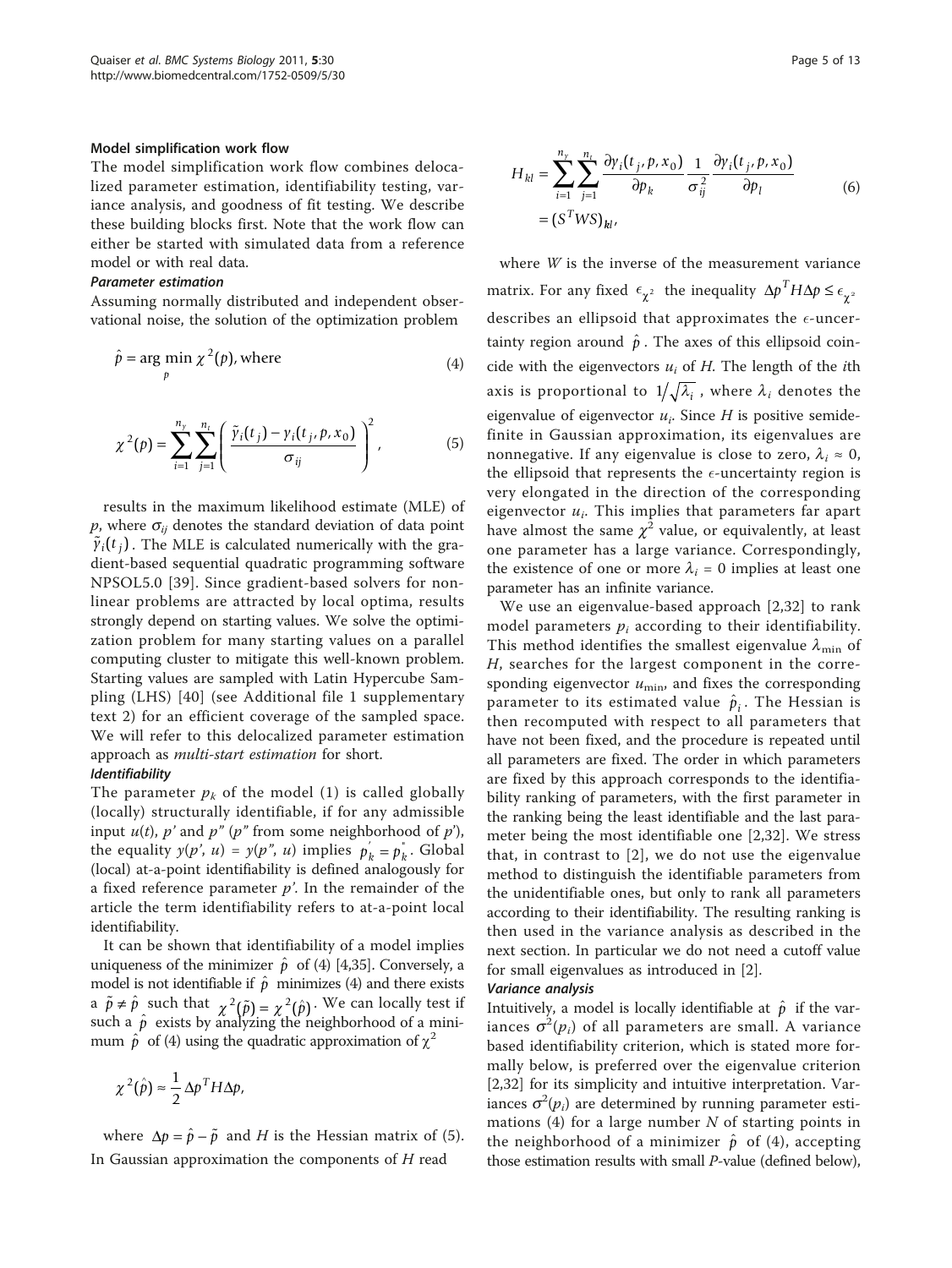and calculating the mean and variances for the resulting set of accepted parameter estimates. More precisely, we consider an estimation result to be acceptable if it has a significantly small  $P(\chi^2|v)$  value [[41](#page-12-0)] ( $\leq$  0.1%, see *Results and*<br>Discussion) where  $P(\chi^2|v)$  is the probability for the value of Discussion), where  $P(\chi^2 |v)$  is the probability for the value of the  $\chi^2$ -distribution with  $y - y - y = 0$  degrees of treedom to the  $\chi^2$ -distribution with  $v = n_y n_t - n_p$  degrees of freedom to be less than an observed  $\chi^2$ -value. The variance  $\sigma^2(n)$  and be less than an observed  $\chi^2$ -value. The variance  $\sigma^2(p_i)$  and the mean  $\bar{p}_i$  are calculated from the accepted estimates the mean  $\bar{p}_i$  are calculated from the accepted estimates according to the following equations.

$$
\sigma^{2}(p_{i}) = \frac{1}{n_{\text{accept}}} \sum_{j=1}^{n_{\text{accept}}} (Q_{ij} - \overline{p}_{i})^{2}, \tag{7}
$$

$$
\overline{p}_i = \frac{1}{n_{\text{accept}}} \sum_{j=1}^{n_{\text{accept}}} Q_{ij},
$$
\n(8)

where  $n_{\text{accept}}$  is the number of accepted estimates, and Q is an  $n_p \times n_{\text{accept}}$ -matrix that contains these estimates in its columns. Since both variance and standard deviation depend on the mean, we use the scale invariant coefficients of variation  $v(p_i) = \hat{(p_i)}/\overline{p_i}$  [\[42\]](#page-12-0) to compare variances of different parameters. A  $v(p_i)$  value of 1, for example, implies the estimates for parameter  $p_i$  exhibit 100% standard deviation relative to the mean.

We consider a model to be identifiable, if the coefficients of variation  $v(p_i)$ ,  $i = 1,...,n_p$ , of all parameters are smaller than a bound  $\overline{\nu}$  (smaller than  $\overline{\nu} = 0.01$  deviation, see *Results and Discussion*). A value of  $\overline{v} = 0.01$ implies the parameter estimation step resulted in a relative standard deviation of 1% or less for all parameters. Note that this interpretation of  $\bar{\nu}$  is only valid if the parameter estimation runs cover a sufficiently large neighborhood of the candidate value  $\hat{p}$ . If the sampled neighborhood is too small, the estimates converge to parameter values that cover the entire sampled neighborhood, and the neighborhood needs to be enlarged. In this case,  $v(p_i)$  is a not an upper but a *lower* bound for the coefficient of variation of parameter  $p_i$ . Clearly, this lower bound cannot be used to infer identifiability, but it can be used to infer that a model is not identifiable.

Both  $\bar{\nu}$  and the significance level for  $P(\chi^2|\nu)$  obviously are adjustable parameters. As discussed in the section entitled Results and Discussion, however, the chosen values are not critical. Furthermore, we stress that their values (0.01 and 0.1%, respectively) are conservative in any case.

#### Testing goodness of fit

The purpose of the identifiability tests and variance analyses is to ensure a balance between the number of unknown parameters that need to be estimated on the one hand, and the information content of the data used for their estimation on the other hand. Essentially, we consider model complexity and information content of data to be balanced, if the parameter estimation yields unique values for all estimated parameters, or equivalently, sufficiently small coefficients of variation for all estimated parameters. Besides guaranteeing the uniqueness of the estimated parameters, however, we also need a measure for the quality of the fit of different models to the data. We use a criterion based on Akaike's information criterion [[43\]](#page-12-0) for this purpose. The AIC reads

$$
AIC = -2\ln(L(g(\hat{p})|data) + 2n_p, \tag{9}
$$

where  $L(g(\hat{p}) | data)$  is the likelihood of model  $g(\hat{p})$ given the measurement *data*. For brevity  $L(g(\hat{p}) | data)$ will be denoted as L. In case of  $\chi^2$ -parameter estimation L is given by  $L$  is given by

$$
L = \prod_{i=1}^{n_{\gamma}} \prod_{j=1}^{n_{t}} \left( \frac{1}{2\pi\sigma_{ij}^{2}} \right)^{\frac{1}{2}} \exp\left( -\sum_{i=1}^{n_{\gamma}} \sum_{j=1}^{n_{t}} \frac{(\tilde{y}_{i}(t_{j}) - y_{i}(t_{j}))^{2}}{2\sigma_{ij}^{2}} \right),
$$

and  $ln(L)$  can be written as

$$
\ln(L) = \ln\left(\prod_{i=1}^{n_{y}} \prod_{j=1}^{n_{t}} \left(\frac{1}{2\pi\sigma_{ij}^{2}}\right)^{\frac{1}{2}}\right) - \sum_{i=1}^{n_{y}} \sum_{j=1}^{n_{t}} \frac{(\tilde{\gamma}_{i}(t_{j}) - \gamma_{i}(t_{j}))^{2}}{2\sigma_{ij}^{2}} \qquad (10)
$$

$$
= C - \chi^{2}/2.
$$

For a review see [[6,44](#page-12-0)]. In equation (10) C denotes a model independent constant, which can be neglected when comparing AIC values of different models. Combining equations (9) and (10) the AIC criterion can be written as:  $AIC = \chi^2 + 2n_p$ . We use a variant of AIC, AICc [\[45](#page-12-0)], which is well suited for estimation with small data sets. The results obtained with AICc are compared to other established variants of the AICc criterion, the AICc difference  $\Delta_k$  and the AICc weights  $w_k$ .  $\Delta_k$ describes the difference between the AICc value of model  $M<sup>k</sup>$  and the model with the smallest AICc value. The value of  $w_k$  can be interpreted as a probability that model  $M^k$  is the best model within a set of alternative models. A closer description of the criteria can be found in Additional file [1](#page-11-0) supplementary text 3. The interested reader is referred to [\[44\]](#page-12-0) for more details.

### Model simplification work flow

Having presented its building blocks, the work flow for the model simplification can now be stated. We assume the original model  $M^0$  is of the form (1). This implies the output variables  $y$  have been chosen and initial conditions  $x(0) = x_0$  are given.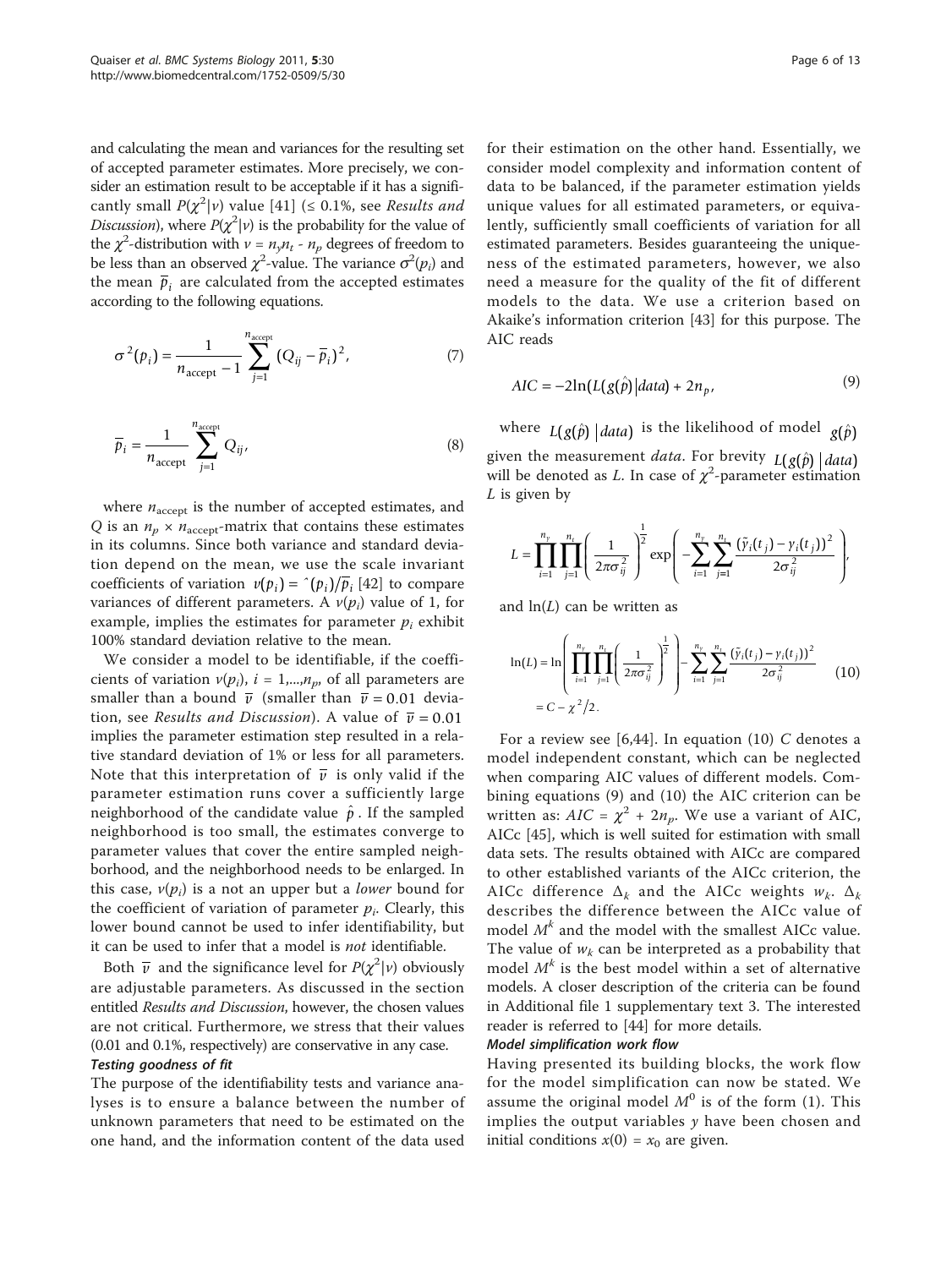0. Choose the input function  $u(t)$ ,  $t \in [0, t_n]$  Choose an upper bound  $\overline{\nu}$  for the coefficients of variation as introduced in the section Variance analysis. Set the iteration counter to  $k = 0$ .

1. Calculate an estimate  $\hat{p}^k$  for  $M^k$  as described in the section entitled Parameter estimation.

2. Calculate the Hessian matrix of  $M^k$  evaluated at the estimated values  $\hat{p}^k$  and rank the parameters of  $M<sup>k</sup>$  as described in the section entitled Identifiability analysis.

3. For  $i \in \{1,..., n_n\}$  in the order that results from step 2, calculate the coefficient of variation  $v(p_i)$  as described in the section entitled Variance analysis. If  $v(p_i) > \overline{v}$ , go to step 4. If  $v(p_i) \leq \overline{v}$  for all  $i = 1,...,$  $n_p$ , terminate.

4. Simplify those parts of the model that involve the least identifiable parameters. Refer to the resulting model as  $M^{k+1}$ , increment k, and go to step 1.

As pointed out before [[2](#page-12-0)], the model simplification step (step 4) cannot be carried out automatically, but requires insight into the model. Typical simplifications consists of lumping of reactions or introducing simplified reactions.

Note that the work flow does not guarantee that the smallest eigenvalue of the Hessian matrix increases in every iteration. Since the model structure is changed in step 4, the size and structure of the Hessian matrix changes. Consequently, there is no one-to-one relationship between the eigenvalues of the Hessian before and after a simplification step. In practice, however, a decrease of the smallest eigenvalue from one simplification step to the next rarely occurs. In the example treated here, a decrease occurs in step 5 from  $\lambda_{\min} = 6.9 \cdot 10^{-7}$  to  $\lambda_{\min} = 1.5 \cdot 10^{-10}$  This decrease is outweighed  $10^{-7}$  to  $\lambda_{\text{min}} = 1.5 \cdot 10^{-10}$ . This decrease is outweighed<br>by an overall increase from  $\lambda_{\text{min}} = 1.9 \cdot 10^{-15}$  before the by an overall increase from  $\lambda_{\text{min}} = 1.9 \cdot 10^{-15}$  before the first simplification step to  $\lambda_{\text{min}} = 1.2 \cdot 10^{-6}$  after the last simplification step. Our improved work flow differs from the one proposed in [\[2\]](#page-12-0) in several aspects. Most importantly, the single step model simplification described in [\[2](#page-12-0)] is extended to a multi-step model simplification work flow in which new estimations are carried out after each model simplification step. Secondly, we propose a variance based stopping criterion, which can be interpreted more easily than the eigenvalue bound used in [[2](#page-12-0)]. For both the parameter estimation and the variance analysis step we use multi-start estimations. Finally, the parameter estimation and identifiability analysis are carried out with respect to outputs  $y$ here. In contrast, trajectories of all state variables  $x_i(t)$ ,  $i = 1,..., n_x$  were assumed to be available in [[2](#page-12-0)]. As pointed out above it is crucial to consider outputs instead of state variables if simulations are supposed to mimic realistic laboratory experiments.

#### Results and Discussion

In this section we apply the model simplification work flow to the truncated JAK-STAT model from Figure [1](#page-3-0). We refer to this model and the parameter values pub-lished by Yamada et al. [[36\]](#page-12-0) as  $M^0$  and  $\hat{p}^0$ , respectively. We carry out a sequence of 6 simplification steps. The resulting models and the corresponding estimated parameter values are denoted by  $M^1,...,M^6$  and  $\hat{p}^1,...,\hat{p}^6$ , respectively. All models are described in detail in Additional file [1](#page-11-0).

All parameter estimation steps (step 1 of the work flow) are carried out in logarithmic parameter space to efficiently cover a large search area (cf. [\[31](#page-12-0)]). When estimating parameters  $p^k$  for model  $M^k$ , estimated parameter values  $\hat{p}^{k-1}$  of  $M^{k-1}$  serve as reference values. More specifically, starting points  $p^k$  for multi-start parameter estimation are sampled within four magnitudes around these reference values, i.e., in the ranges  $\hat{p}_i^{k-1} \cdot 10^{-2} \le \hat{p}_i^k \le \hat{p}_i^{k-1} \cdot 10^2$ ,  $i = 1,...,n_p$ . Data points for the estimation are generated once by simulating the reference model  $M^0$  and recording the output values y  $(t_i)$ ,  $t_0 = 0$  min,...,  $t_{15} = 15$  min. As proposed in [[31\]](#page-12-0) we assume 20% standard deviation for experiments and set  $\sigma_{ii}$  in Eq. (6) accordingly. For the variance analysis (step 3 of the work flow) we choose the boundaries  $\hat{p}_i \cdot 10^{-\frac{1}{2}} \le \hat{p}_i \le \hat{p}_i \cdot 10^{\frac{1}{2}}$  and a significance level for  $P(\chi^2)$ <br>w) of 0.1%. Both choices turned out not to be critical as  $\nu$ ) of 0.1%. Both choices turned out not to be critical as discussed at the end of the section. Finally, we set  $\bar{v}$  = 0.01. This implies we consider two values for the same parameter to be equal, if these values deviate by a relative error of 1% or less.

In each parameter estimation step and in each variance analysis step 1000 starting points are sampled. The best estimates of each work flow iteration are listed in Additional file [1](#page-11-0) table S1.

## Simplification 1: Neglecting the STAT1Phos reassociation to the activated receptor

Values  $\hat{p}^0$  for the parameters of model  $M^0$  are available from the literature [[36](#page-12-0)] and therefore need not be estimated in the first simplification step. The work flow is therefore started with the identifiability analysis (step 2). This analysis yields a smallest eigenvalue of  $1.9 \cdot 10^{-15}$ , which is a strong indication that the model is not identifiable. This result is corroborated in step 3 (variance analysis), where a high coefficient of variation,  $v(kf7) \ge$ 0.63, results for the least identifiable parameter, kf7. We can only infer a lower bound on  $\nu(kf7)$ , since the parameter values estimated in the variance analysis step span the entire range of the starting values. As discussed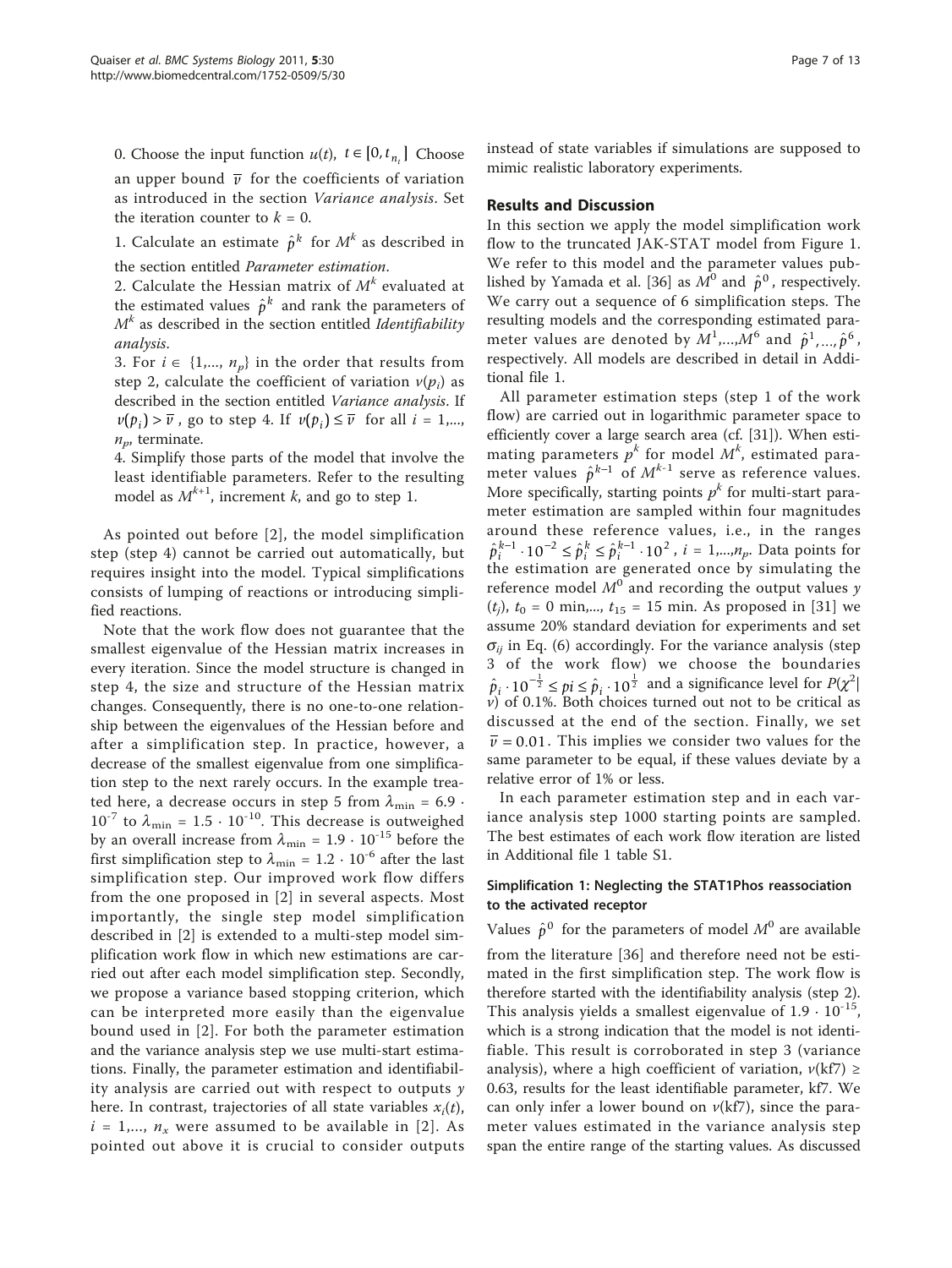in the section entitled Variance analysis, this indicates that starting values would have to be sampled from a larger parameter space region, if a value for  $\nu$  rather than a lower bound was necessary. A lower bound suffices, however, to infer that the variances are too large to consider the model to be identifiable. Consequently, we attempt to simplify those parts of the model that involve the least identifiable parameter kf7 (step 4).

The parameter kf7 describes the association of phosphorylated STAT1c to the activated receptor complex (see Figure [3\)](#page-8-0). As discussed in [\[2](#page-12-0)] this re-association of previously phosphorylated STAT1c can be neglected, since the phosphorylation of cytoplasmic STAT1c by the activated receptor is the key event rather than the reassociation of the previously phosphorylated STAT1c. Moreover, phosphorylated STAT1cPhos monomers are driven to homodimerize. Therefore, only few such monomers are available to react with the activated receptor. By removing kf7, the backwards reaction with kinetic constant kd7 and the species IFN\_R\_JAK-Phos\_2\_STAT1cPhos become obsolete and are removed, too. Since the initial value of IFN\_R\_JAKPhos\_2\_- STAT1cPhos is zero in the reference model, this species can be removed from the model without the need for adjusting the initial values of the remaining state variables. We reduce our model from 17 states and 25 parameters to 16 states and 23 parameters. We refer to the resulting model as  $M^1$ .

## Simplification 2: Neglecting the dissociation of high affinity complexes before phosphorylation or dephosphorylation can occur

The unknown model parameters of the simplified model  $M<sup>1</sup>$  are determined by carrying out a multi-start parameter estimation (step 1 of the work flow). The best estimate of the multi-start parameter estimation  $\hat{p}^1$ results in a  $\chi^2$  value of 8.7  $\cdot$  10<sup>-6</sup> and an AICc value of 77 (see Table [1](#page-8-0)). Both values will be discussed below once a comparison with other models is possible.

The identifiability analysis (step 2) and the variance analysis (step 3) result in a smallest eigenvalue of  $6.7 \cdot 10^{-11}$ and in  $v(kd5) \ge 0.6$  for the least identifiable parameter kd5, respectively. Note that a lower bound results for  $\nu$  for the same reason as in the first simplification step. Again this lower bound suffices to infer that the model is not identifiable. Since the identifiability analysis ranks parameter kd5 as the least identifiable parameter, we attempt to simplify the reactions that are affected by kd5.

The parameter kd5 describes the dissociation of unphosphorylated STAT1c from the activated receptor complex. We assume the affinity of STAT1c for the active receptor complex is high [[46](#page-12-0)], or equivalently, phosphorylation of STAT1c on average takes place much faster than the dissociation of unphosphorylated STAT1c. Therefore, the dissociation of unphosphorylated STAT1c is a rare event and the dissociation reaction can be removed from the model.

The same line of argumentation holds for the parameters kd11, kd9, and kd24. kd11 (kd24) describes the dissociation of STAT1cPhos (STAT1cPhos2) from PPX before PPX-induced dephosphorylation occurs. kd9 belongs to the dissociation reaction of SHP2 from the activated receptor that takes place before SHP2 dephosphorylates the activated receptor. For consistency we renamed kf5, kf11, kf9, and kf24 to k5, k11, k9, and k24, respectively. Since no state variables are removed in this simplification the initial conditions are taken from the previous model.

While the resulting model  $M^2$  has the same number of state variables (16) as the previous model  $M<sup>1</sup>$ , the number of parameters dropped from 23 in  $M<sup>1</sup>$  to 19 in the new model  $M^2$ .

## Simplification 3: Assuming JAK and the receptor are preassociated

The third simplification step starts with the multi-start estimation of the parameters  $p^2$  of  $M^2$  (step 1 of the work flow). These parameters can be estimated with a  $\chi^2$  value of 1.0  $\cdot$  10<sup>-4</sup>. The AICc value decreases from 77 to 57, which implies that the simplifications made so far improve the balance between model detailedness and quality of fit (Table [1\)](#page-8-0).

The identifiability analysis (step 2) indicates, however, that  $M^2$  with a smallest eigenvalue of  $1.2 \cdot 10^{-9}$  is not identifiable. This result is confirmed by the variance analysis (step 3), which results in  $\nu(kd1) \geq 0.59$  for the least identifiable parameter kd1 (Table [1\)](#page-8-0). This value of  $\nu(kd1)$  is a lower bound only; see the discussion in the first and second simplification steps. The results of the identifiability analysis and the variance analysis suggest to simplify the reactions that kd1 is involved in.

kd1 is the kinetic constant for the dissociation of JAK from a single receptor. If we remove this reaction, we can further simplify the model by assuming that JAK and the receptor are associated before the signal arrives [[47,48\]](#page-12-0) (see Figure [3\)](#page-8-0). The changes amount to assuming that the association of JAK to R is much faster than the dissociation of R\_JAK. Under this assumption JAK (JAK  $(0) = 12$  nM) and R (R(0) = 12 nM) initially only exist in complex, therefore the initial condition of R\_ JAK has to be changed from 0 to 12 nM.

The resulting model, which we refer to as  $M^3$ , comprises 14 state variables and 17 parameters.

## Simplification 4: Omitting PPX mediated STAT1cPhos dephosphorylation

The multi-start parameter estimation for the parameters  $p^3$  of  $M^3$  results in  $\chi^2 = 9.5 \cdot 10^{-5}$  (step 1). The AICc value improves from 57 to 49 (cf. Table [1](#page-8-0)). Step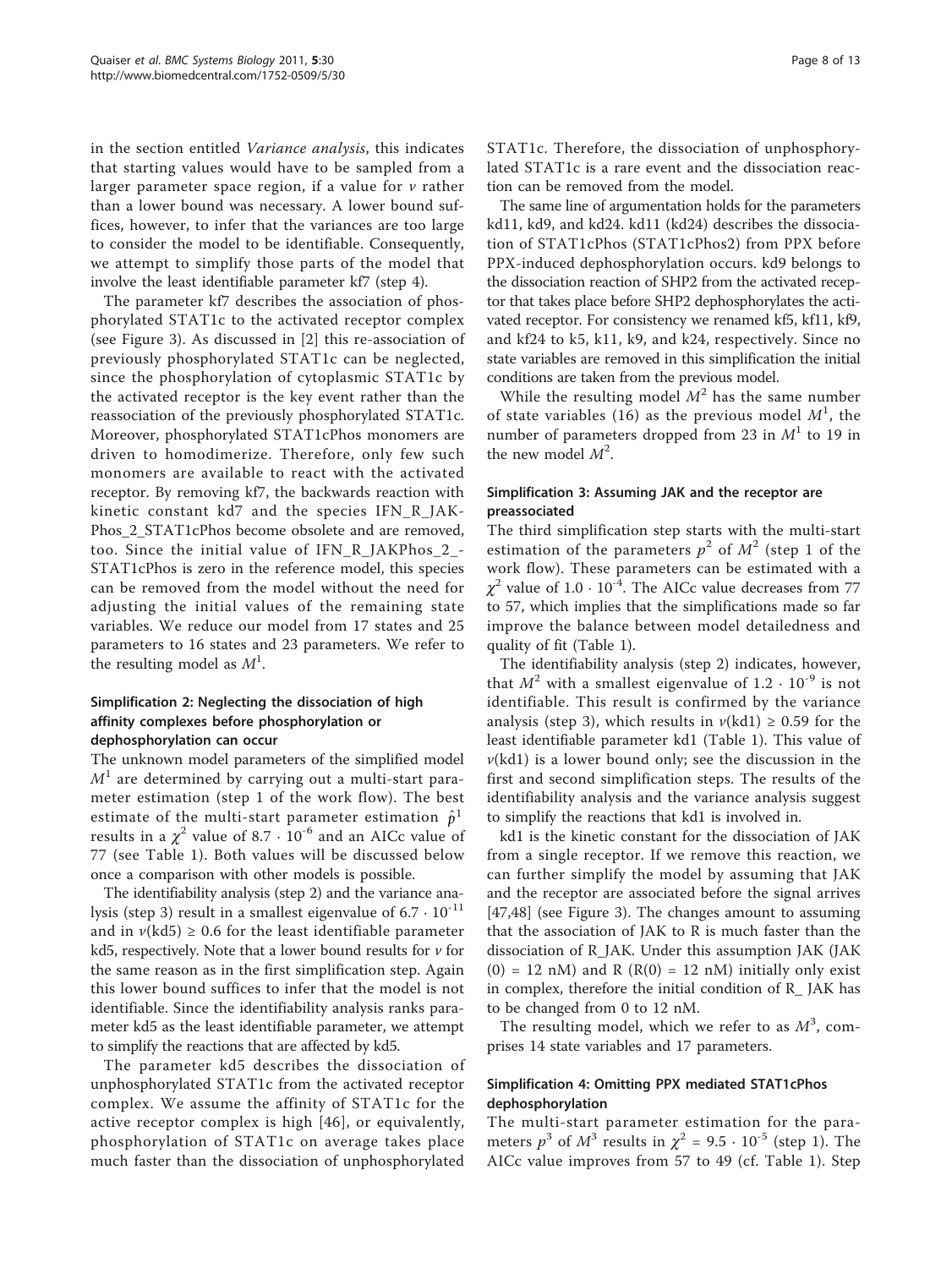<span id="page-8-0"></span>

2 of the work flow ranks kf25 as the least identifiable parameter with a corresponding eigenvalue of  $7.0 \cdot 10^{-1}$  $\overline{9}$ , which indicates that kf25 is not identifiable. Step 3 yields a lower bound on the variation,  $v(kf25) \geq 0.75$ for kf25. (cf. Table 1). While providing only a lower bound, this result corroborates that the model needs to be simplified with respect to the reaction kf25 is involved in.

kf25 describes the rate of the dephosphorylation of STAT1cPhos\_2 by PPX (cf. Figure [4](#page-9-0)). STAT1cPhos can be dephosphorylated by PPX along either of two routes. 1) PPX binds and dephosphorylates the phosphorylated STAT1c monomer or 2) PPX binds the homodimer of phosphorylated STAT1c and subsequently dephosphorylates one of the two STAT1c proteins. In the second case the heterodimer STAT1c\_STAT1cPhos is created. Since neither STAT1c heterodimers, nor the

phosphatase PPX have been experimentally validated we propose to considerably simplify this part of the model (see Figure [4](#page-9-0)). We remove PPX and all its complexes from the model and assume a simple first order kinetic for the conversion of the phosphorylated dimer into two unphosphorylated monomers. We stress that removing PPX is a drastic simplification. The fact that the PPX-related parameters kf12 and k24 are ranked third and fourth in the identifiability ranking (cf. Table 1) further suggests that this simplification is reasonable. Since not only PPX (PPX $(0)$  = 50 nM) but also all PPX bound species are removed, the initial conditions of the remaining species do not change.

The resulting model  $M<sup>4</sup>$  is visualized in Figure [4.](#page-9-0) The number of state variables and parameters drops from 14 to 10 and from 17 to 12, respectively.

|  |  | Table 1 Identifiability ranking and results of multi-start estimation and variance analysis |  |  |  |  |  |  |
|--|--|---------------------------------------------------------------------------------------------|--|--|--|--|--|--|
|--|--|---------------------------------------------------------------------------------------------|--|--|--|--|--|--|

| Model          | Top ten parameters of the identifiability ranking     |                     | <b>AICc</b> |          | $v(p_i)$    |                          |
|----------------|-------------------------------------------------------|---------------------|-------------|----------|-------------|--------------------------|
| $M^0$          | kf7, kf9, kd11, kd9, kf24, kf13, kd5, kd13, kd7, kf1  | none                | none        | v(kf7)   | $\geq 0.63$ | $\geq v$                 |
| M <sup>1</sup> | kd5, kf9, kd11, kf13, kf1, kf25, kd13, kd9, kd1, kd24 | $8.7 \cdot 10^{-6}$ | 77          | v(kd5)   | $\geq 0.6$  | $\frac{\overline{v}}{v}$ |
| $M^2$          | kd1, kf25, kf1, kf10, kd3, kf12, kf13, k24, kd13, k11 | $1.0 \cdot 10^{-4}$ | 57          | v(kd1)   | $\geq 0.59$ | $\frac{\overline{v}}{v}$ |
| $M^3$          | kf25, kf10, kf12, k24, kd3, kf13, kd13, k11, k9, kf3  | $95 \cdot 10^{-5}$  | 49          | v(kf25)  | > 0.75      | $\overline{\nu}$         |
| M <sup>4</sup> | k5, kf10, kd3, k9, kf3, kd8, kf4, k11, kf8, kd2       | $27 \cdot 10^{-3}$  | 31          | v(k5)    | $\geq 0.47$ | $\overline{\nu}$         |
| $M^5$          | k11, kf10, kd2, kf3, kd3, kd8, k9, kf4, kf8, kf2      | $76 \cdot 10^{-1}$  | 28          | v(k11)   | $\geq 0.18$ | $\overline{\nu}$         |
| $M^6$          | kf10, kd2, kf3, kd3, kd8, k9, kf4, kf8, kf2, k5new    | $7.6 \cdot 10^{-1}$ | 25          | $V(D_i)$ | < 0.0091    | $\langle \bar{v}$        |

The first parameter in each ranking is the least identifiable one. No  $\chi^2$  and AICc values are given for  $M^0$ , since the model parameters are not estimated but taken<br>from the literature [36] from the literature [[36\]](#page-12-0).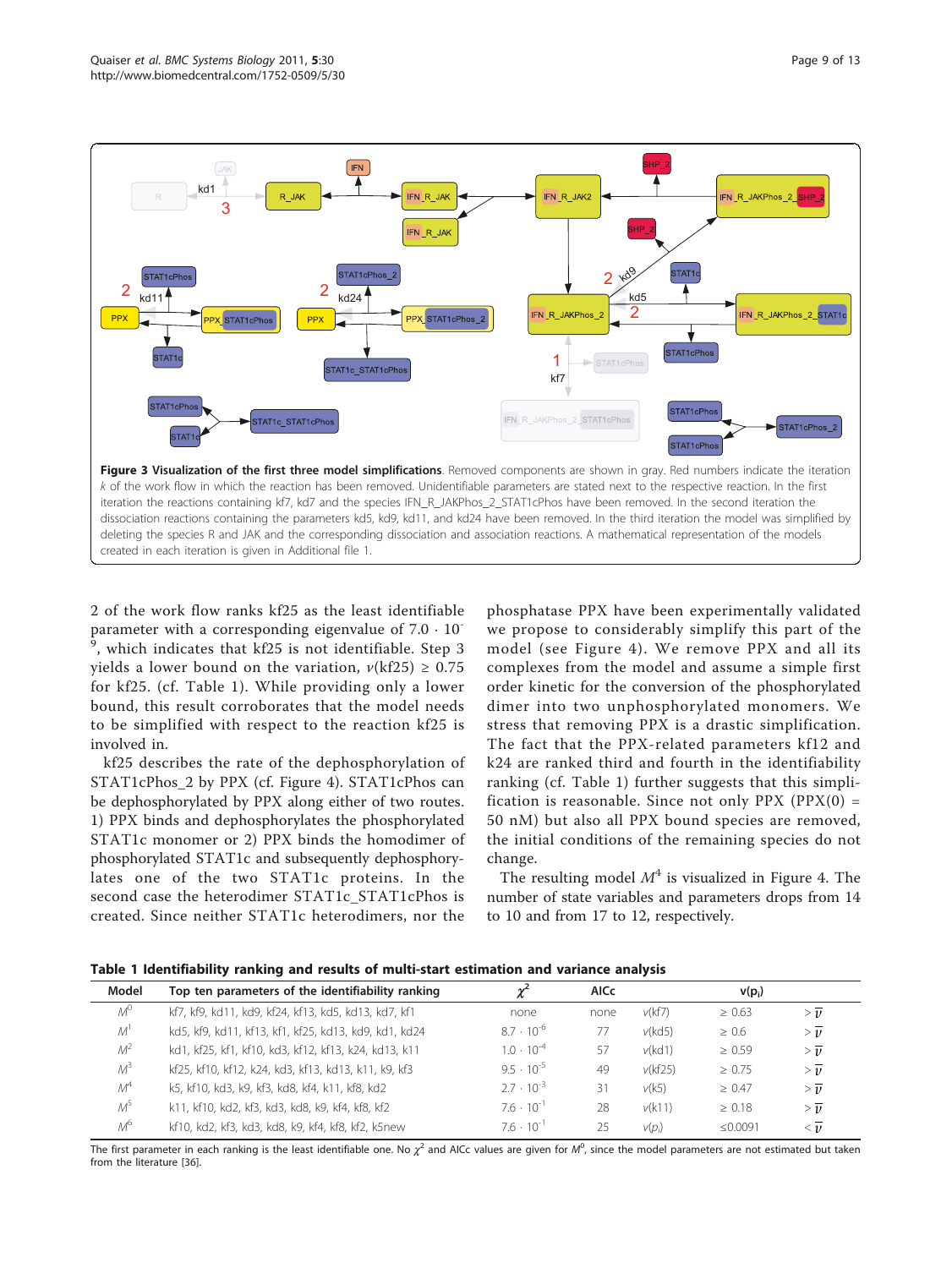<span id="page-9-0"></span>

## Simplification 5: Combining STAT1c-receptor complex formation, STAT1c phosphorylation, and complex dissociation

The parameter values  $\hat{p}^4$  can be estimated with a  $\chi^2$ value of  $2.7 \cdot 10^{-3}$  (step 1 of the work flow). The AICc value improved from 49 to 31 (cf. Table [1](#page-8-0)).

The identifiability analysis ranks k5 as the least identifiable parameter with a corresponding eigenvalue of 6.9  $\cdot$  10<sup>-7</sup> (step 2). The variance analysis results in  $v(k5)$  $\geq$  0.47 for k5 (step 3), where  $v(k5)$  is a lower bound for the same reason as in the previous simplification steps. Both the smallest eigenvalue and the large lower bound on  $v(k5)$  indicate that model  $M<sup>4</sup>$  is not identifiable.

The reactions around k5 are simplified as sketched in Figure [5.](#page-10-0) Essentially, this simplification combines the formation of the STAT1c-receptor complex, the phosphorylation of STAT1c, and the dissociation into one step. As a consequence, STAT1c phosphorylation is modeled as a second order kinetic in which the activated receptor is not consumed. This implies that STAT1c phosphorylation still depends on the concentration of both the activated receptor complex and STAT1c. In this simplification the species IFN\_R\_JAK-Phos\_2\_STAT1c is removed. Since initially this species does not exist, its removal has no influence on the remaining initial conditions.

The resulting Model  $M<sup>5</sup>$  has 9 state variables and 11 parameters.

## Simplification 6: Cytoplasmic STAT1cPhos dephosphorylation can be omitted when modeling only the first 15 minutes of signaling

The multi-start parameter estimation for the parameters  $p^5$  of model  $M^5$  yields a  $\chi^2$  value of 7.6  $\cdot$  10<sup>-1</sup> (step 1). The AICc value improves from 31 to 28 (cf. Table [1\)](#page-8-0).

The identifiability analysis (step 2) yields a smallest eigenvalue of  $1.5 \cdot 10^{-10}$  caused by k11, which indicates that model  $M^5$  is not identifiable. This result is corroborated by a large lower bound on the coefficient of variation of k11,  $v(k11) \ge 0.18$  (step 3). Step 3 does not yield a value but only a lower bound for the coefficient of variation for the same reasons as discussed in the previous simplification steps. k11 is the kinetic constant of the dephosphorylation of STAT1c, a reaction we cannot simplify further. In order to create an identifiable model, we must remove this reaction (see Figure [5\)](#page-10-0), which amounts to ignoring cytoplasmic dephosphorylation in the first 15 minutes of signaling. We stress this does not imply that no cytoplasmic dephosphorylation exists. Note that a similar conclusion was drawn by Yamada et al. [\[36](#page-12-0)], who state that dephosphorylation of cytoplasmic STAT by PPX is of minor importance in the pathway. Since no states are removed in this step, the initial conditions are taken from the previous model. While the number of state variables remained unchanged, the number of parameters of  $M^6$  decreased from 11 to 10.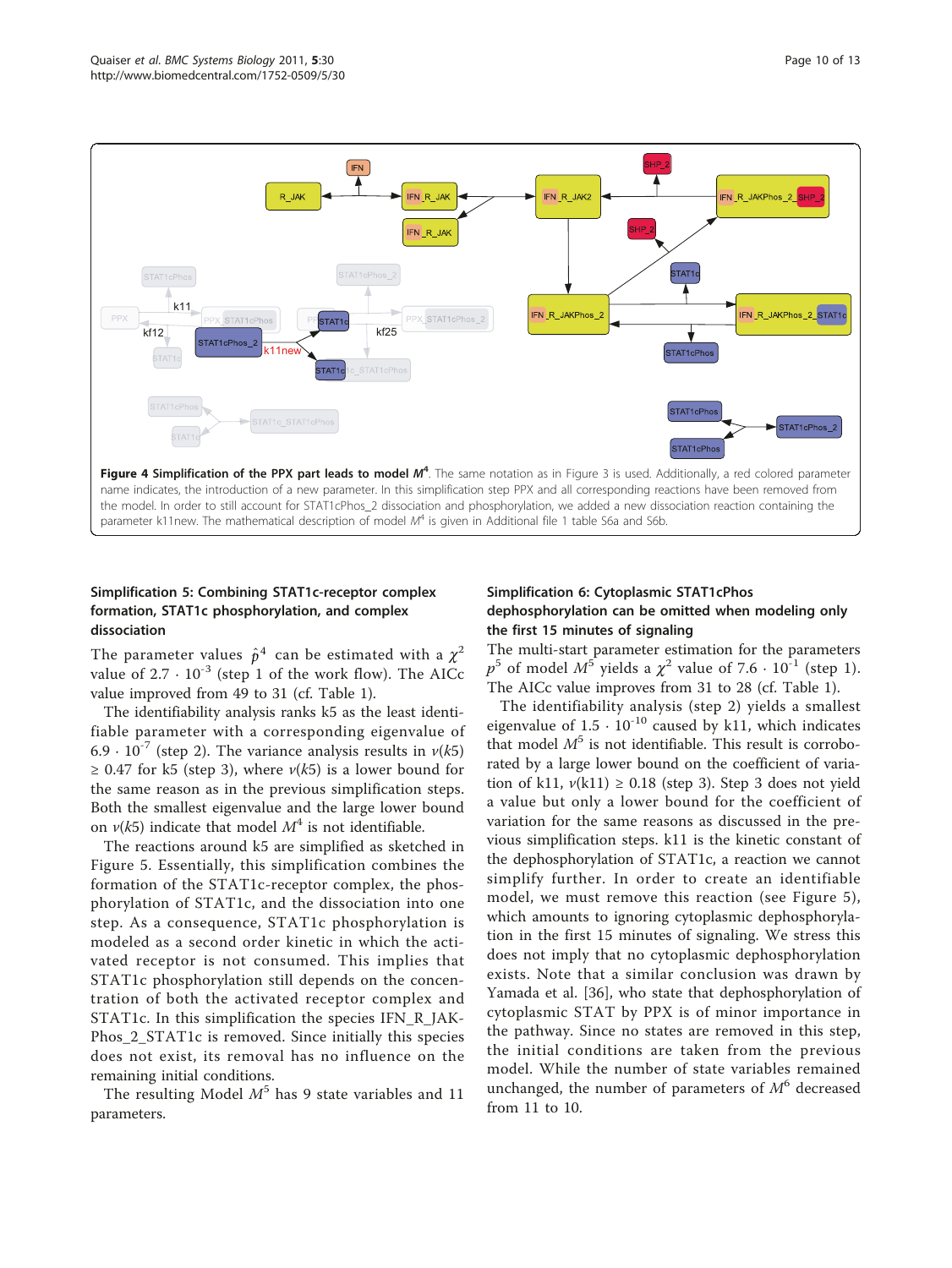<span id="page-10-0"></span>

## Properties of the final model  $M^6$

The multi-start parameter estimation of parameter values  $p^6$  of model  $M^6$  results in a  $\chi^2$  value of 7.6  $\cdot$  10<sup>-1</sup>. Note this is the same value as in the previous simplification step. The AICc value, in contrast, improved from 28 to 25 (cf. Table [1\)](#page-8-0).

Model  $M^6$  turns out to be identifiable in steps 2 and 3 of the work flow. While this is not clearly apparent from the smallest eigenvalue  $(1.2 \cdot 10^{-6})$ , the coefficient of variation is now bounded above by  $\bar{v} = 0.01$  for all parameters. This implies that the multi-start parameter estimation conducted in the variance analysis resulted in parameter values that are within 1% of the respective mean  $\bar{p}_i$  for all parameters  $p_i$  of the model.

## Assessing the quality-of-fit with Akaike's information criterion and related criteria

The AICc values improved in all simplification steps. In addition to the AICc values we report AIC values, AICc differences  $\Delta_k$ , and AIC weights  $w_k$  in Table 2. In summary, all criteria agree in the sense that the final model  $M<sup>6</sup>$  is the best model with respect to the quality-of-fit. We note that the improvement of AIC and AICc values is quite low in the last step while the last model has a drastically higher probability of being the "best" model in the sense of its AIC weight  $w_6$  = 78%. We conclude that the resulting simplified model  $M^6$  is both identifiable, and it balances quality-of-fit and model detailedness.

## Choice of parameter boundaries and the significance level in the variance analysis

The starting values for the variance analysis must be chosen from a sufficiently large parameter space neigh-

borhood of the nominal values  $\hat{p}$ . If the estimates obtained in the variance analysis converge to values that cover the entire sampled neighborhood, the coefficient of variation may be limited by the choice of the neighborhood. Since enlarging the sampling neighborhood can only result in equal or larger coefficients of variation, the  $\nu$  values obtained with a too small neighborhood are lower bounds on the actual coefficients of variation.

In all but the last simplification step the estimates obtained in the variance analyses cover the entire sampling neighborhood (data not shown). The resulting lower bounds on  $\nu$  are sufficiently large (cf. Table [1\)](#page-8-0), however, to infer that the respective models are not

|  |  | Table 2 Summary of model selection statistics |  |  |  |  |
|--|--|-----------------------------------------------|--|--|--|--|
|--|--|-----------------------------------------------|--|--|--|--|

| <b>Model</b>   | $n_{\rm v}$ | $n_{p}$ | AIC | <b>AICc</b> | $\Delta_k$ | wk                   |
|----------------|-------------|---------|-----|-------------|------------|----------------------|
| M              | 16          | 23      | 46  | 77          | 51         | $5.3 \cdot 10^{-12}$ |
| M <sup>2</sup> | 16          | 19      | 38  | 57          | 32         | $9.9 \cdot 10^{-8}$  |
| $M^3$          | 14          | 17      | 34  | 49          | 23         | $0.67 \cdot 10^{-5}$ |
| $M^4$          | 10          | 12      | 24  | 31          | 5.4        | $0.52 \cdot 10^{-1}$ |
| $M^5$          | 9           | 11      | 23  | 28          | 3.0        | 0.17                 |
| $M^6$          | 9           | 10      | 21  | 25          | 0          | 0.78                 |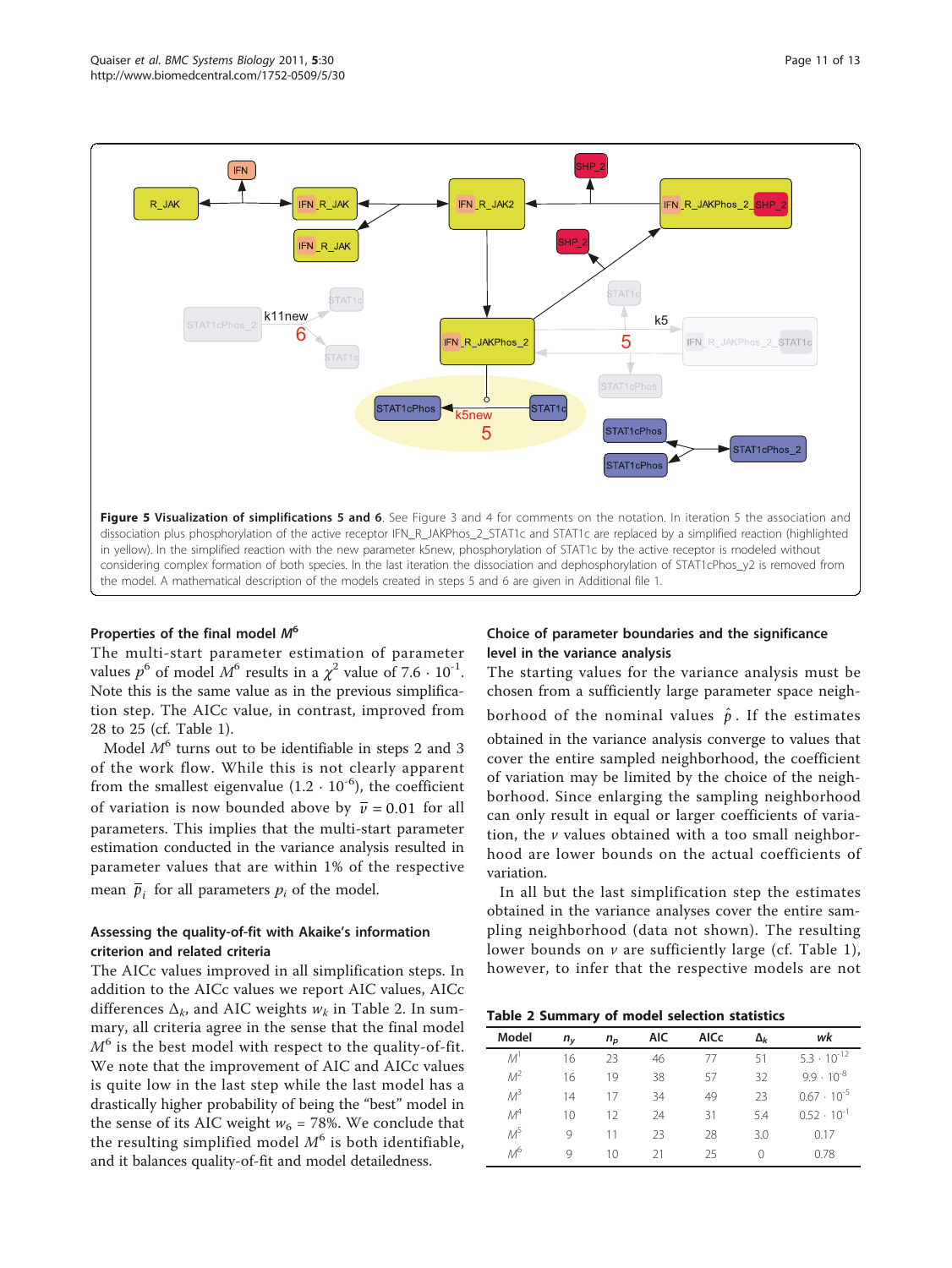<span id="page-11-0"></span>identifiable. In the final simplification step, in contrast, the sampling neighborhood is large enough, since the estimates obtained in the variance analysis are tightly packed within 1% error ( $\bar{v}$  = 0.01, cf. Table [1\)](#page-8-0) around the nominal value. The choice of the sampling neighborhood is therefore not critical in any simplification step.

We claim the chosen value of 0.1% for the significance level is not critical, either, since the work flow terminates after the same number of simplification steps for a large range of values, which can be seen as follows. The values of  $\nu$  do not change if the significance level is increased in the sixth simplification step, since all converged parameter estimates for  $\hat{p}^6$  (970 out of 1000) are already accepted for the chosen value 0.1%. Smaller, i.e. stricter, significance levels well below  $10^{-10}$ , on the other hand, do not change the coefficients of variation, either (data not shown). In the first through fifth simplification step, the coefficients of variation increase for larger, i.e. less strict, significance levels than 0.1%. Since the coefficients of variation are large enough to necessitate another iteration through the work flow already, increasing the significance level does not have any effect. On the other hand, decreasing the significance level to value as low as 10<sup>-9</sup> does not affect the *v*-values for  $M<sup>1</sup>$ through  $M^5$  (data not shown).

#### Conclusions

We presented a work flow for model simplification and demonstrated its use by simplifying an overly detailed model for JAK-STAT signal transduction. Here, we used simulated data from a model taken from the literature. However, the method is intended to be used with real data. The work flow can be used to ensure model quality with respect to two important aspects: 1) Given an unidentifiable model, the work flow results in a model that is locally identifiable with small coefficients of variation for all parameters and 2) the balance of goodness of fit and the amount of model detail - as quantified by AIC based criteria - is better than for the original model and intermediate models that arise in the work flow. The first point is addressed by applying both local identifiability analysis and local multi-start parameter estimation with subsequent analysis of the variance of acceptable estimates. The second point is taken care of by calculating the information criteria, based on AIC, that provide a measure for the information loss that occurs when reducing model complexity.

The proposed work flow does not automate model simplifications, but the identifiability ranking of parameters only provides hints on which parts of the model are too detailed. Nevertheless, the simplifications found for the JAK-STAT example lend themselves to biologically sound interpretations. For example, dissociation reactions are neglected for high affinity complexes in the simplified model (second simplification), JAK and the receptor (R) are assumed to be preassociated (third simplification), and cytoplasmic dephosphorylation turns out not to be relevant for the considered outputs (fourth and sixth simplification).

Several other authors suggest to fix unidentifiable parameters and to estimate the remaining ones [[3,31](#page-12-0)-[34](#page-12-0)]. In contrast, the model structure is simplified in the present paper until all parameters are identifiable, i.e. all parameters can be estimated with small error bars. Note that changes in the model structure imply structural changes of the Hessian matrix. Due to these changes together with the local character of the identifiability method,  $\lambda_{\min}$  may decrease after one simplification step. In practice, however, this is a rare event, which is outweighed by a prominent increasing trend of  $\lambda_{\min}$ .

We stress that the presented case study involves generating output data points  $y_i(t_i)$  by simulations carried out with the unidentifiable reference model  $M^0$ . In this sense, both parameter fixing, and the approach as used in the case study involve unidentifiable models. However, when real experimental data is used, our approach is free of this defect. While more involved than parameter fixing, the proposed approach results in models with a complexity that is consistent with the experimentally accessible data.

#### Additional material

[Additional file 1: T](http://www.biomedcentral.com/content/supplementary/1752-0509-5-30-S1.PDF)he supplementary pdf file accompanying this article contains the supplementary tables S1-S8b and supplementary texts 1-3.

#### Acknowledgements

We gratefully acknowledge funding of TQ and AD by Deutsche Forschungsgemeinschaft (DFG) under grant MO 1086/5-1 and grant SCHA 785/4-1, respectively.

#### Author details

1 Automatic Control and Systems Theory, Ruhr University Bochum, D-44801 Bochum, Germany. <sup>2</sup>Process Systems Engineering, RWTH Aachen University D-52064 Aachen, Germany. <sup>3</sup> Department of Biochemistry and Molecular Biology, Medical School RWTH Aachen University, D-52074 Aachen, Germany. 4 Systems Biology, Magdeburg Centre for Systems Biology (MaCS), Otto von Guericke University, D-39120 Magdeburg, Germany.

#### Authors' contributions

TQ and MM developed the presented work flow. TQ implemented the method and accomplished the model simplification of the JAK-STAT pathway. AD and FS designed the hypothetical experiments and made critical suggestions to model simplifications. All authors drafted, read and approved the final manuscript.

Received: 5 July 2010 Accepted: 21 February 2011 Published: 21 February 2011